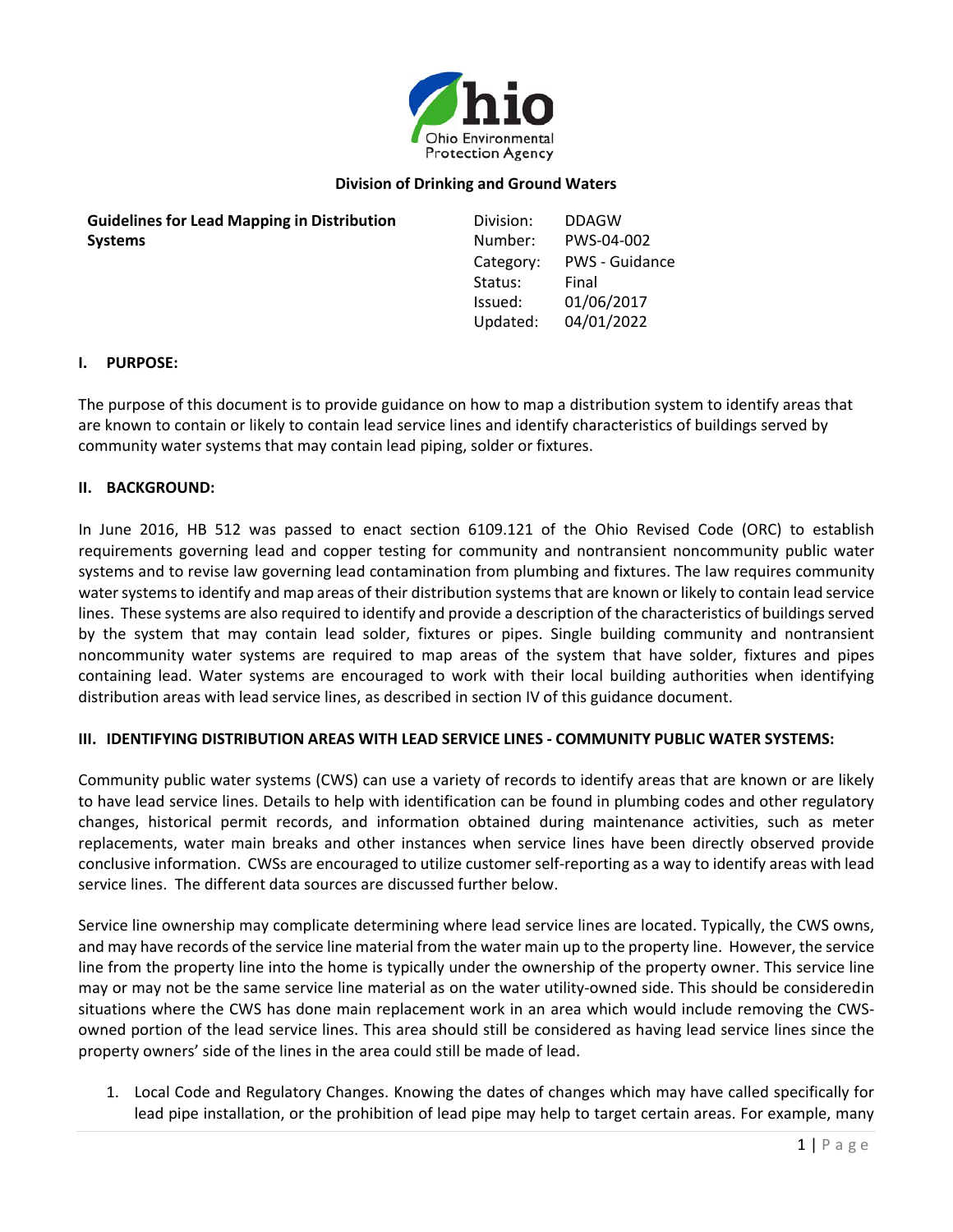cities proactively prohibited the use of lead somewhere in the 1930's to 1950's time range. Local plumbing permits and municipal codes may also require specific material to be used in service lines. Performing searches of local records may yield cutoff dates before which a pipe may likely be lead.

- 2. Historical Permit Records. Research into building and plumbing permits may yield information as to the material used in the service line. A survey of many of these permits in a particular area can allow a water system to classify a particular area as having a high, low or no risk of having lead lines. CWSs may also have information by reviewing their own main installation records and drawings. Often times the water main installation records and "as built" drawings will note the service line material used in a particular project. Some CWSs may have a system of "tap cards" or other type of system, specifically for keeping track of the service line materials used during the main tapping. These records should also be reviewed to determine areas with lead service lines.
- 3. Maintenance and Operation Records. CWSs have opportunities to directly view the service line materials during a variety of maintenance activities. Excavations during main breaks, main repairs, valve installations, etc. that uncover nearby service lines allow crews to view the line and determine materials used. Water meter replacement projects are another type of activity that can yield information about service line material on both the public and private side of the curb stop. CWSs may have captured service line information during these activities they can use. Even if CWSs have not captured this information in the past, they should begin capturing this data in order to improve their system knowledge and to better position themselves to answer questions about service line material, in addition to updating their maps every five years as required by this law.
- 4. Customer Self-Reporting. Through the use of public education efforts, CWSs may be able to encourage customers to observe their own water lines coming into their building to determine if they may be made of lead. Some utilities have developed videos and photographic guides which instruct customers how to do a "scratch test" to identify a lead line. Although this effort may be prone to errors, it can produce very useful information as to the material on the customer-owned side of the service line and be able to help identify areas containing lead service lines.

Various public water systems have made diagrams and videos available for use for identifying lead service lines at homes and businesses.

- City of Cleveland, Lead Treatment web site, "Check your Property." <http://www.clevelandwater.com/your-water/water-quality-and-treatment/lead-treatment>
- U.S. EPA, Advice to Chicago Residents web site, "What do lead service lines look like?" <https://www.epa.gov/il/advice-chicago-residents-about-lead-drinking-water>

Once the available information is reviewed, CWSs should use it to identify areas of distribution which meet the characteristics of having or likely to have lead lines. CWSs should be conservative in their estimates and assume that lead could have been used for service line materials unless the age of the area or specific information exists to rule out lead.

# **IV. IDENTIFYING CHARACTERISTICS OF BUILDINGS WITH LEAD PIPING, SOLDER OR FIXTURES**

In 1986, the SDWA was amended to ban the use of lead solders which contain more than 0.2% lead. The lead ban provisions of the act became effective in Ohio Plumbing Code on March 30, 1998. The SDWA amendments also required the use of lead-free flux, pipes and fittings in new installations and repairs of public water systems, or any plumbing within a residential or nonresidential facility which provides water for human consumption. Lead-free was defined at the time as having no more than 8.0% lead (note this 8.0% was lowered to 0.25% in 2014).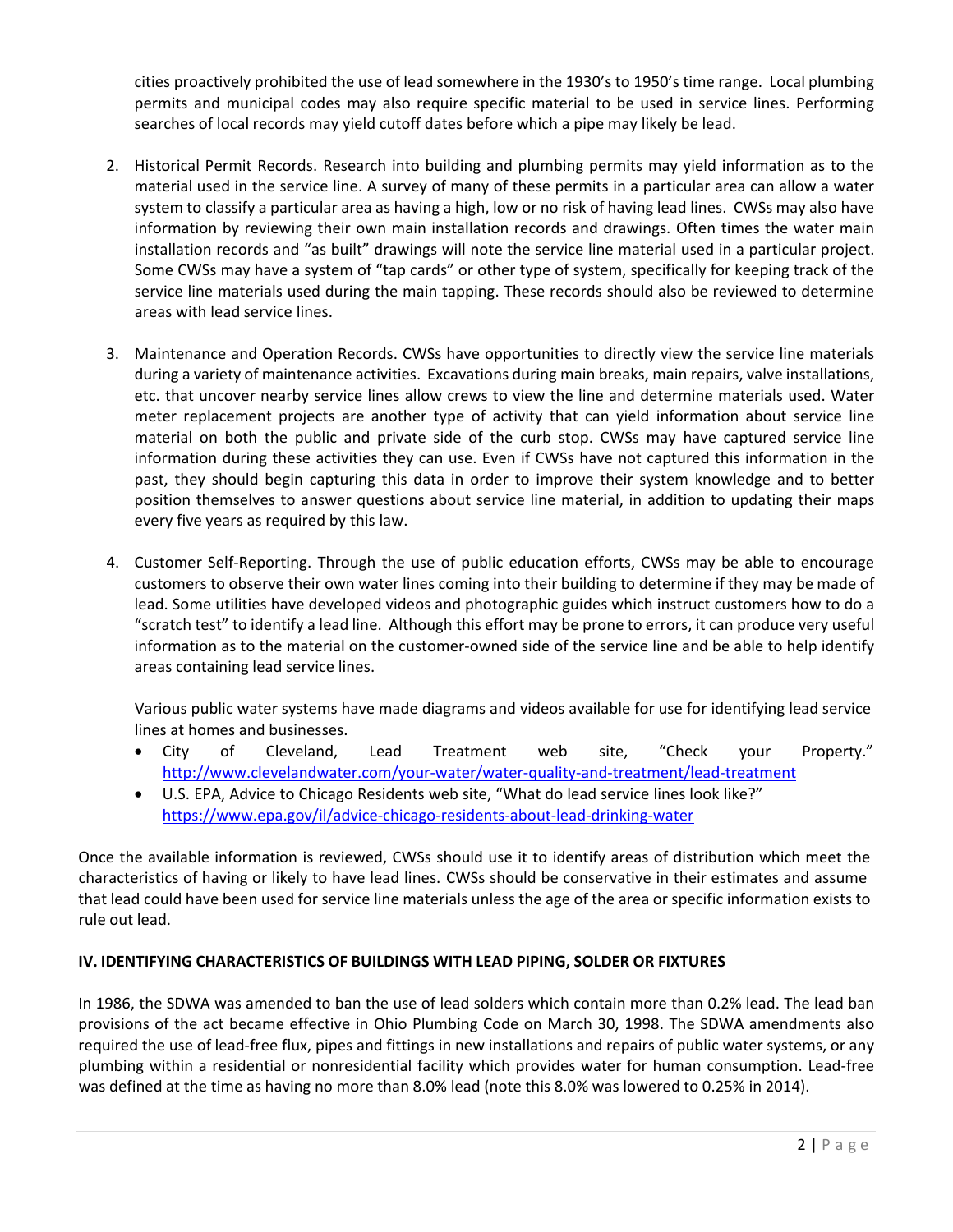In 1996, the SDWA was further amended to state the following is unlawful:

- 1. For any person to introduce into commerce any pipe, pipe fitting, plumbing fitting or plumbing fixture, that is not lead free, except for a pipe that is used in manufacturing or industrial processing; or
- 2. Any person engaged in the business of selling plumbing supplies; except manufacturers, to sell solder or flux that is not lead free; or
- 3. Any person to introduce into commerce any solder or flux that is not lead free unless the solder or flux bears a prominent label stating that it is illegal to use the solder or flux in the installation or repair of any plumbing providing water for human consumption.

In 2011, SDWA Section 1417 was amended for the prohibition on use and introduction into commerce of lead pipes, solder and flux. These new requirements became effective on January 1, 2014. The amendments specifically modified the applicability of the prohibitions by creating exemptions for certain non-potable applications, changed the definition of "lead-free" by reducing lead content from 8% to a weighted average of not more than 0.25% in the wetted surface material (primarily affects brass/bronze), eliminated the provision that required certain products to comply with "voluntary" standards for lead leaching, and established a statutory requirement for calculating lead content.

The exemptions to the SDWA Section 1417 are pipes, pipe fittings, plumbing fittings or fixtures, including backflow preventers, which are used exclusively for non-potable services, such as manufacturing, industrial processing, irrigation, outdoor watering, or any other uses where the water is not anticipated to be used for human consumption. The exemption also applies to toilets, bidets, urinals, fill valves, flushometer valves, tub fillers, shower valves, service saddles, or water distribution main gate valves that are 2 inches in diameter or larger. In addition to the SDWA, the Community Fire Safety Act of 2013 exempted fire hydrants from this requirement.

As a result of these amendments, buildings constructed after 2014 are the least likely to have plumbing containing lead materials, so these consumers are at the lowest risk of exposure to lead from drinking water.

Because it is practically impossible to determine the lead content of an installed fixture, fitting or pipe, it should be assumed that the manufacture or installation date is the primary indicator of the lead content. Therefore, the characteristics of buildings and piping solder or fixtures would be **buildings in Ohio built prior to 1998 or that use** plumbing material or solder manufactured before 1998 may have materials with greater than 8% lead and are at **a higher risk of contributing lead to the drinking water than materials manufactured after 1998. In addition, buildings built and plumbing materials manufactured after 2014 were required to have less than 0.25% lead by weight and have the lowest risk for contributing lead to the drinking water. It should be noted however that, although prohibited, some use of leaded solder or leaded components may have occurred after the prohibitions became effective.**

# **V. MAPPING REQUIREMENTS AND RECOMMENDATIONS**

Once identified, areas of the system known or are likely to have lead service lines must be plotted on a map of the entire distribution system. The different areas on the map must be distinguished by different colors or other obvious mapping tools. An electronic copy of the map using mapping software, a map in a PDF or another generally used electronic file type is the preferred product, but hard copy colored maps are acceptable. The maps must be capable of being copied in color for distribution to the required parties and consumers upon request.

The maps must be an appropriate scale and identify major streets, landmarks, bodies of water or other methods of orientation so that the reader of the map could easily determine the areas covered by the map. They must also include a north arrow as a directional reference.

 $3 | P \text{ agree}$ It is recommended that maps show the land parcel and building outline, or otherwise identify the structures that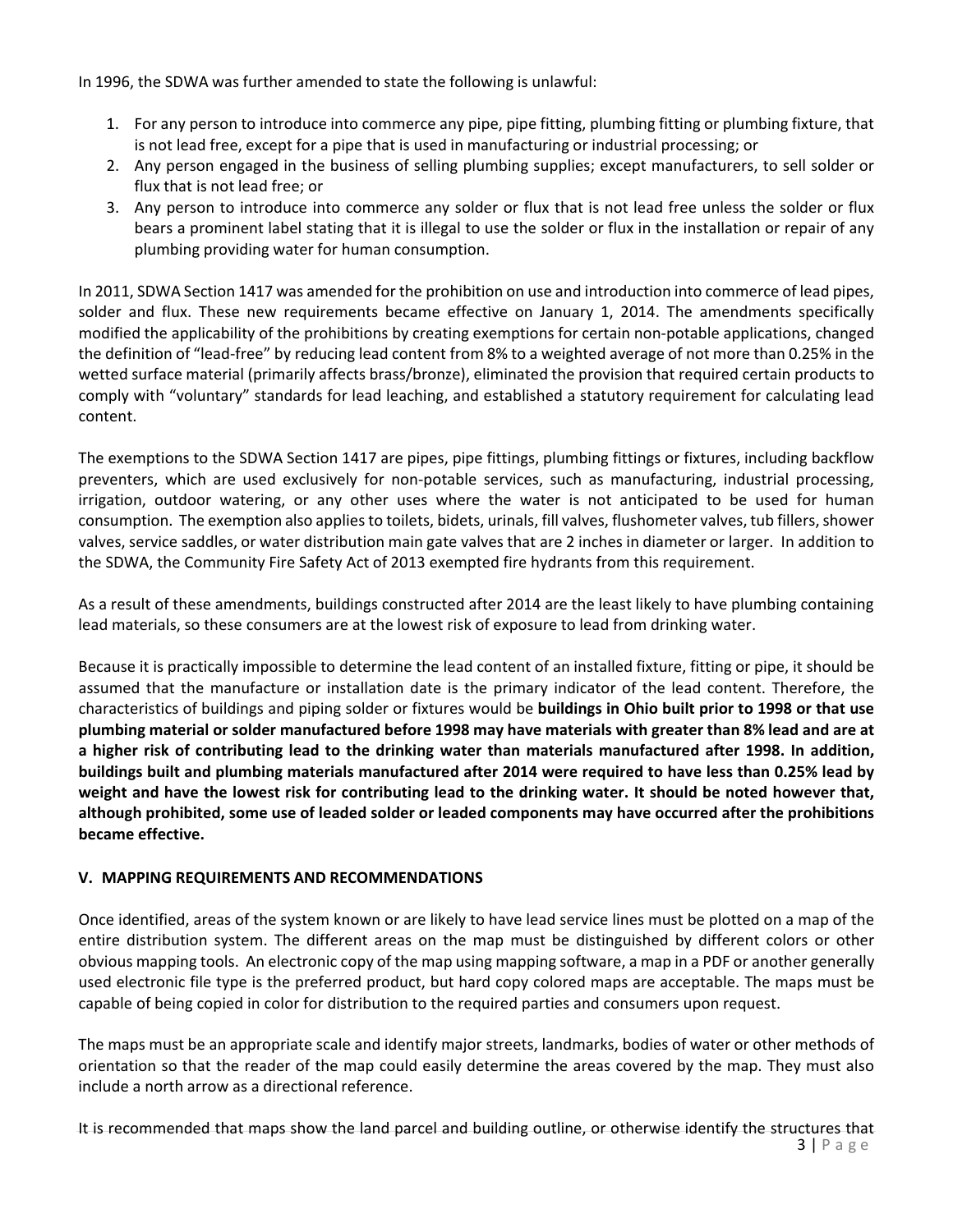are being served by the system.

Where the information is available, water systems should identify individual service connections on the map by selecting one of the color schemes and naming conventions listed below, and include a legend with or in the map.



# **Example of Public Side of Service Line and Private Side of Service Line**

| Public Side Private Side | Public Side Private Side |  |
|--------------------------|--------------------------|--|
|                          |                          |  |

# **VI. SUBMITTAL REQUIREMENTS:**

The following requirements are to be submitted to respective parties by December 31, 2022.

- 1. Submit a report to Ohio EPA, Division of Drinking and Ground Waters (DDAGW) containing, at minimum, the information below. (Addresses are listed in section IX of this guidance.)
	- a. The map detailed in section V of this guidance.
	- b. A list of sampling locations that are Tier I sites used to collect samples, as required by rules adopted under ORC Section 6109.121, including contact information for the owner and occupant of each sampling site. If there is not a sufficient number of Tier 1 sites available, systems should include Tier 2 sites to complete monitoring. Systems may meet this criterion by resubmitting their sample monitoring point ID sheet. This information should be resubmitted to the District Office as sites are updated.

Upon review, Ohio EPA may determine the initial map submittal is incomplete and request public water systems to resubmit the report, map or list of sampling locations as specified in this guidance.

2. Submittals to Ohio EPA will count as submission to Ohio Departments of Health (ODH) and Jobs and Family Services (ODJFS). PWSs will not need to submit a separate copy to ODJFS and ODH.

### **VII. FINANCIAL ASSISTANCE:**

Financial assistance is available for systems for fulfilling the mapping requirements of ORC Section 6109.121. For more information, please see the tab "Drinking Water Assistance Fund" on the following web site: [Financial](https://epa.ohio.gov/divisions-and-offices/drinking-and-ground-waters/public-water-systems/financial-assistance)  [Assistance | Ohio Environmental Protection Agency](https://epa.ohio.gov/divisions-and-offices/drinking-and-ground-waters/public-water-systems/financial-assistance)

### **VIII. HISTORY:**

The Division of Drinking and Ground Waters first issued this document on January 6, 2017, and published the first update on April 1, 2022.